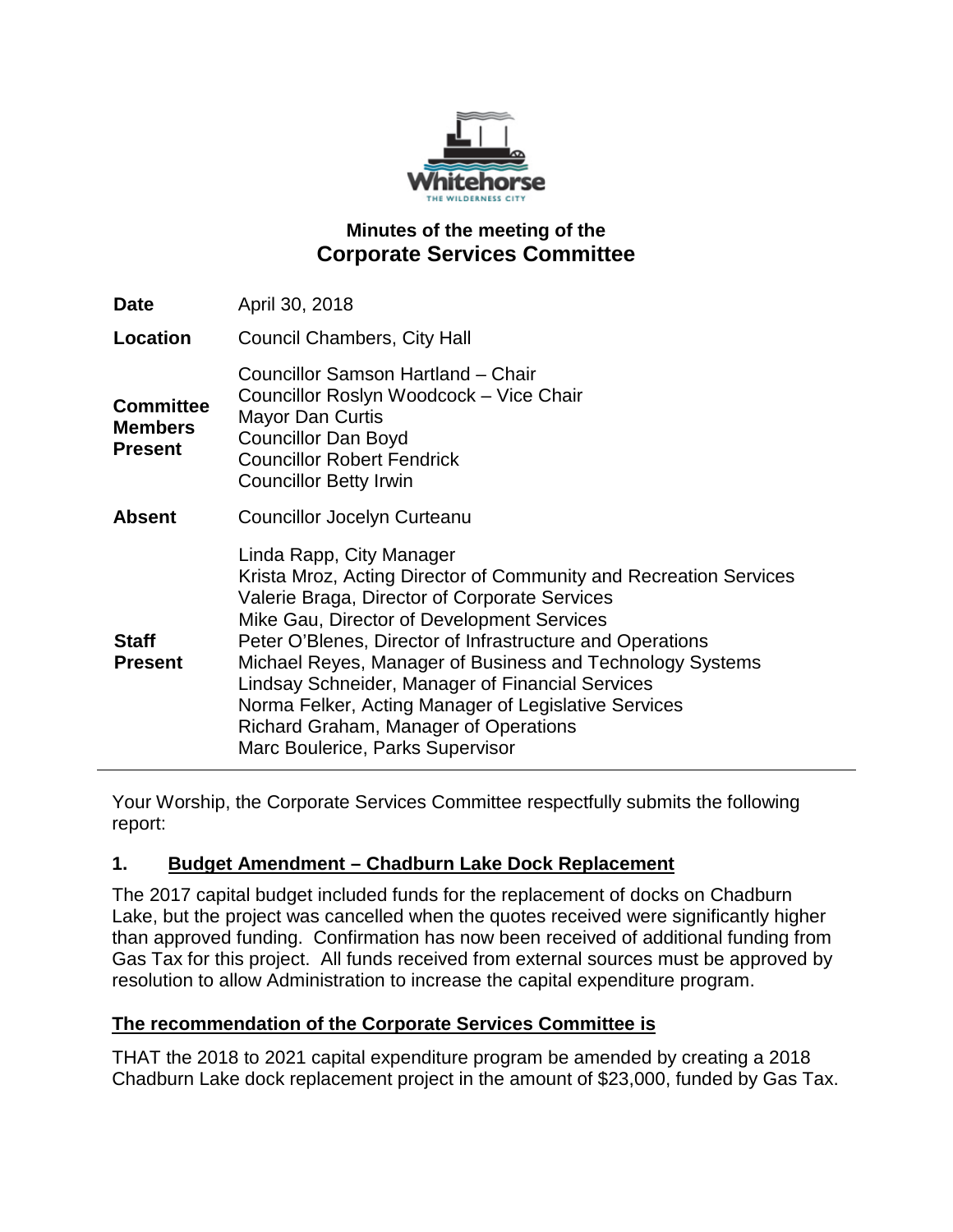# **2. Budget Amendment – Trench Shoring Cage**

A trench shoring cage is used to protect workers in excavations and to avoid undermining buildings or other infrastructure. City crews are trained in trench safety and safely sloping trench walls, but the certainty of a trench cage is significant, especially when working in areas with high groundwater. The number of excavations being done by City crews is increasing, and the depth of mains is also increasing. Water and Waste Services is proposing to procure a new trench shoring cage that is taller than the existing unit to address these concerns. The availability of a second trench shoring cage will facilitate completion of simultaneous underground repair projects, a situation which is increasingly common as the City grows.

### **The recommendation of the Corporate Services Committee is**

THAT the 2018 to 2021 capital expenditure program be amended by creating a new 2018 project for the acquisition of a trench shoring cage in the amount of \$20,000.00, funded by reducing job 650c00318, Forcemain Condition Assessments by \$20,000. Both projects are funded by the Water and Sewer Reserve.

# **3. Budget Amendment and Contract Award – Winter Road Supplies**

The 2018 operating budget includes funds for the supply of crushed sand and road salt required for winter road maintenance.

One bid was received in response to the tender issued for the supply of crushed sand. The sole bid meets tender specifications but the unit price has risen by \$2.35 per tonne over last year's price. Additionally, the quantity of sand required must be increased as a result of the depletion of stock.

Two bids were received in response to the tender issued for the supply of road salt. The low bid meets tender specifications and the price submitted is reasonable and within budget.

# **The recommendation of the Corporate Services Committee is**

THAT the 2018 to 2020 operating budget be increased in the amount of \$81,700.00 to cover the additional costs of winter road sand, funded by the General Reserve; and

THAT Administration be authorized to award the contract for the supply of 18,000 tonnes of 10mm crushed sand to Skookum Asphalt Ltd. for a net cost to the City of \$224,500.00 plus GST; and

THAT Administration be authorized to award the contract for the supply of 500 tonnes of road salt to Canadian Lynden Transport Co. for a net cost to the City of \$159,966.67 plus GST.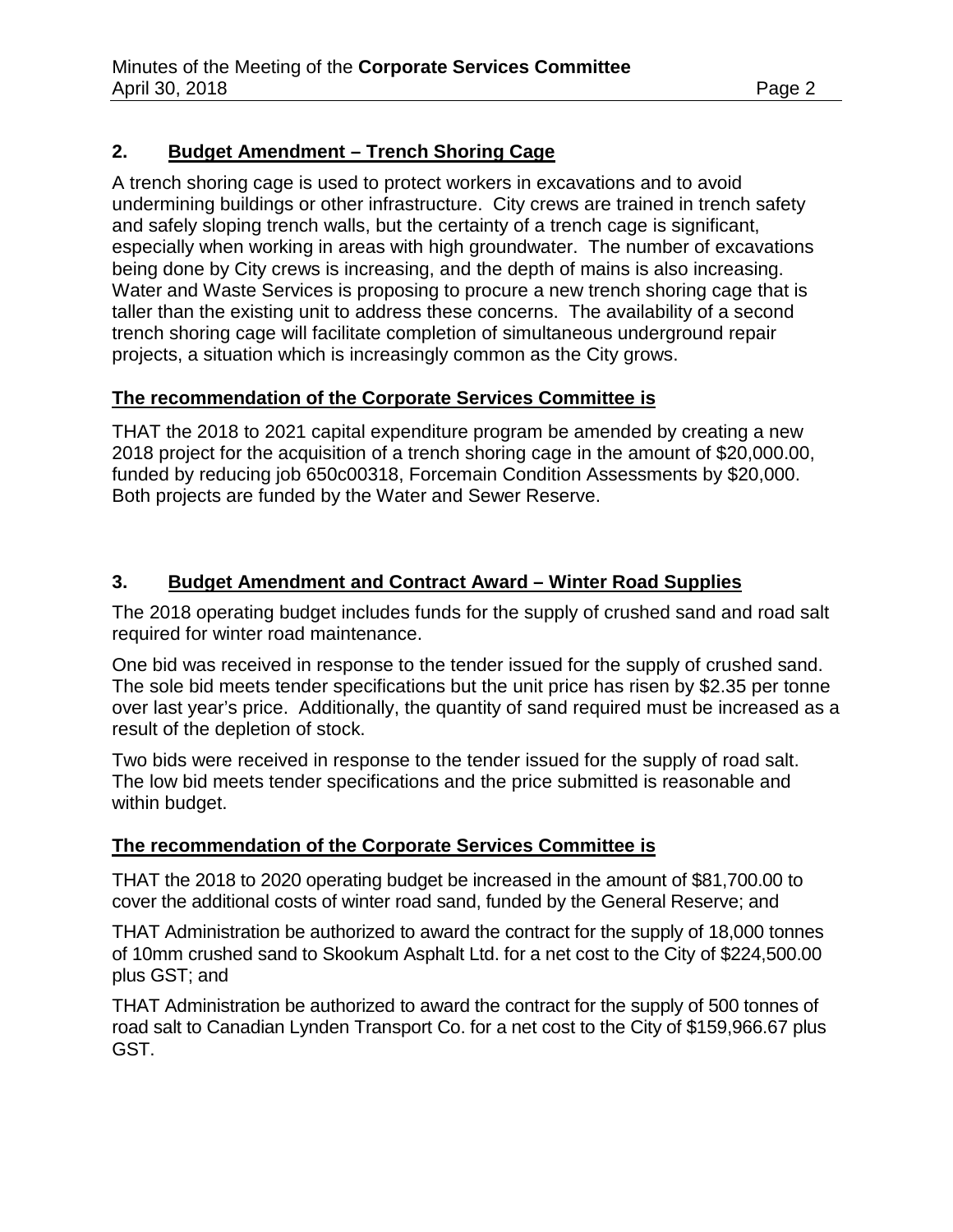## **4. Authorize Council Travel**

Council's Expense Policy requires prior approval by council resolution for all requests for funding or reimbursement of expenses incurred in conjunction with travel by members of council outside the City of Whitehorse. The Annual General Meeting of the Association of Yukon Communities will be held in Dawson City in mid-May. Councillors Curteanu, Fendrick, Hartland and Irwin have indicated their intention to attend.

### **The recommendation of the Corporate Services Committee is**

THAT travel expenses from the City-representative allocation and per diem expenses from the councillor-initiated allocation be authorized for Councillors Hartland and Irwin to attend the 2018 Annual General Meeting of the Association of Yukon Communities in Dawson City, and

THAT travel and per diem expenses from the councillor-initiated allocation be authorized for Councillors Curteanu and Fendrick to attend the 2018 Annual General Meeting of the Association of Yukon Communities in Dawson City.

### **5. Quarterly Priorities Reports**

Priorities reports were received from the City Manager and from the Business and Technology Systems, Financial Services, Human Resources, Legislative Services and Strategic Communications Departments.

A committee member noted that a resolution urging the Government of Yukon to take action on waste management issues will be voted on by the membership at the upcoming annual meeting of the Association of Yukon Communities.

### **The recommendation of the Corporate Services Committee is**

THAT the quarterly priorities reports from the Corporate Services Division for February, March and April 2018 be accepted as presented, and that the strategic priorities charts be updated accordingly.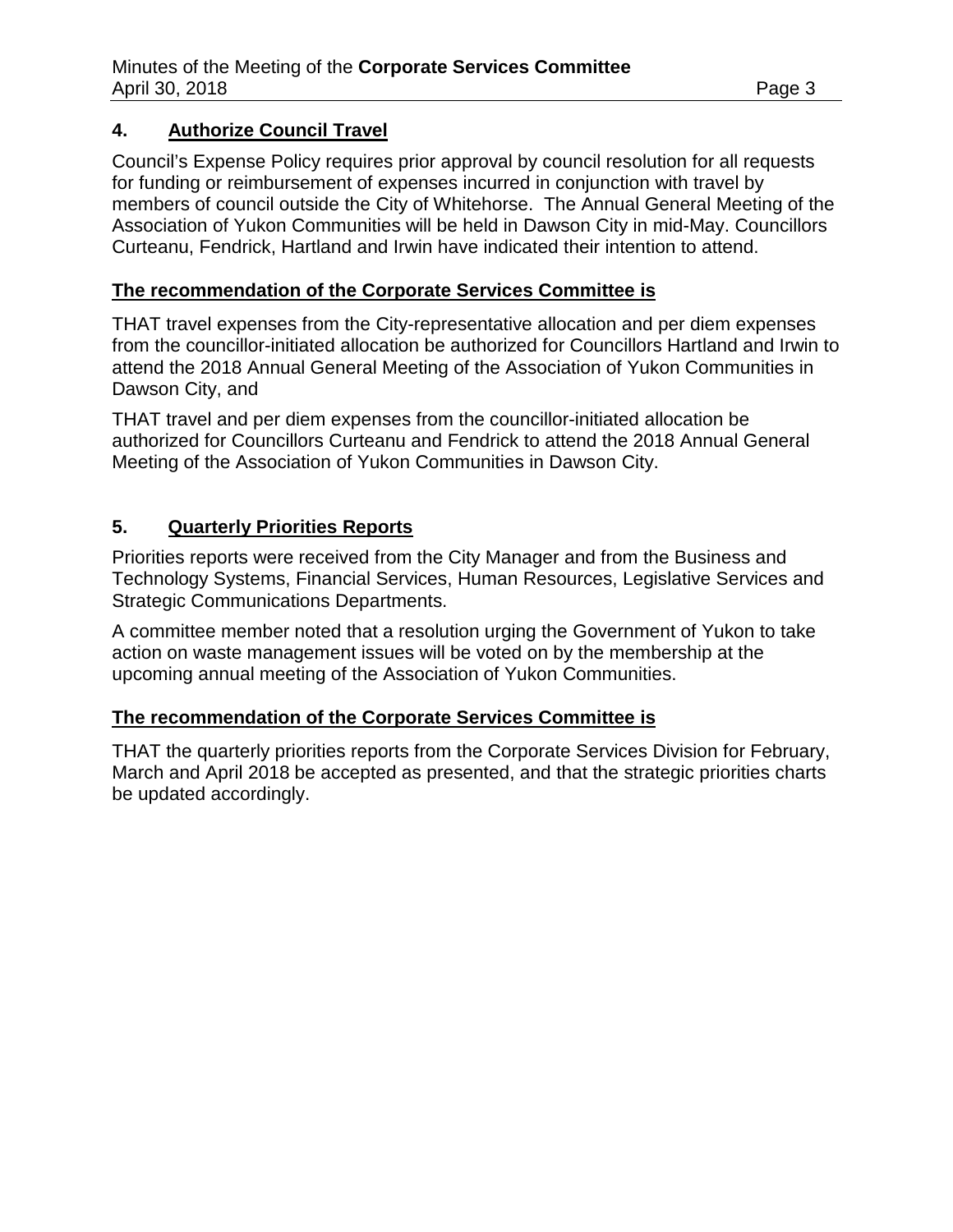

# **Minutes of the meeting of the City Planning Committee**

| <b>Date</b>                            | April 30, 2018                                                                                                                                                                                                                                                                                                                                                                                                                                    |
|----------------------------------------|---------------------------------------------------------------------------------------------------------------------------------------------------------------------------------------------------------------------------------------------------------------------------------------------------------------------------------------------------------------------------------------------------------------------------------------------------|
| <b>Location</b>                        | <b>Council Chambers, City Hall</b>                                                                                                                                                                                                                                                                                                                                                                                                                |
| Committee<br><b>Members</b><br>Present | Councillor Robert Fendrick - Chair<br>Councillor Betty Irwin - Vice Chair<br><b>Mayor Dan Curtis</b><br><b>Councillor Dan Boyd</b><br><b>Councillor Samson Hartland</b><br><b>Councillor Roslyn Woodcock</b>                                                                                                                                                                                                                                      |
| Absent                                 | Councillor Jocelyn Curteanu                                                                                                                                                                                                                                                                                                                                                                                                                       |
| Staff<br><b>Present</b>                | Linda Rapp, City Manager<br>Krista Mroz, Acting Director of Community and Recreation Services<br>Valerie Braga, Director of Corporate Services<br>Mike Gau, Director of Development Services<br>Peter O'Blenes, Director of Infrastructure and Operations<br>Michael Reyes, Manager of Business and Technology Systems<br>Norma Felker, Acting Manager of Legislative Services<br>Mélodie Simard, Manager of Planning and Sustainability Services |

Your Worship, the City Planning Committee respectfully submits the following report:

# **1. Public Hearing Report – Zoning Amendment (Site Regulations)**

Bylaw 2018-18 consists of several changes to amenity areas, driveways, fences, hardsurfacing, porches and yard projections in the Zoning Bylaw. The public hearing was held on April 23, 2018. No written submissions were received and no one appeared to speak at the public hearing. No issues were raised during this bylaw process.

### **The recommendation of the City Planning Committee is**

THAT Bylaw 2018-18, a bylaw to amend the Zoning Bylaw with respect to a number of site development regulations, be brought forward for second and third reading under the bylaw process.

### **2. Public Hearing Report – Zoning Amendment (McLean Quarry Expansion)**

The City has been operating a quarry in the McLean Lake area under a lease with the Yukon Government since 2012. This lease expired in November 2017.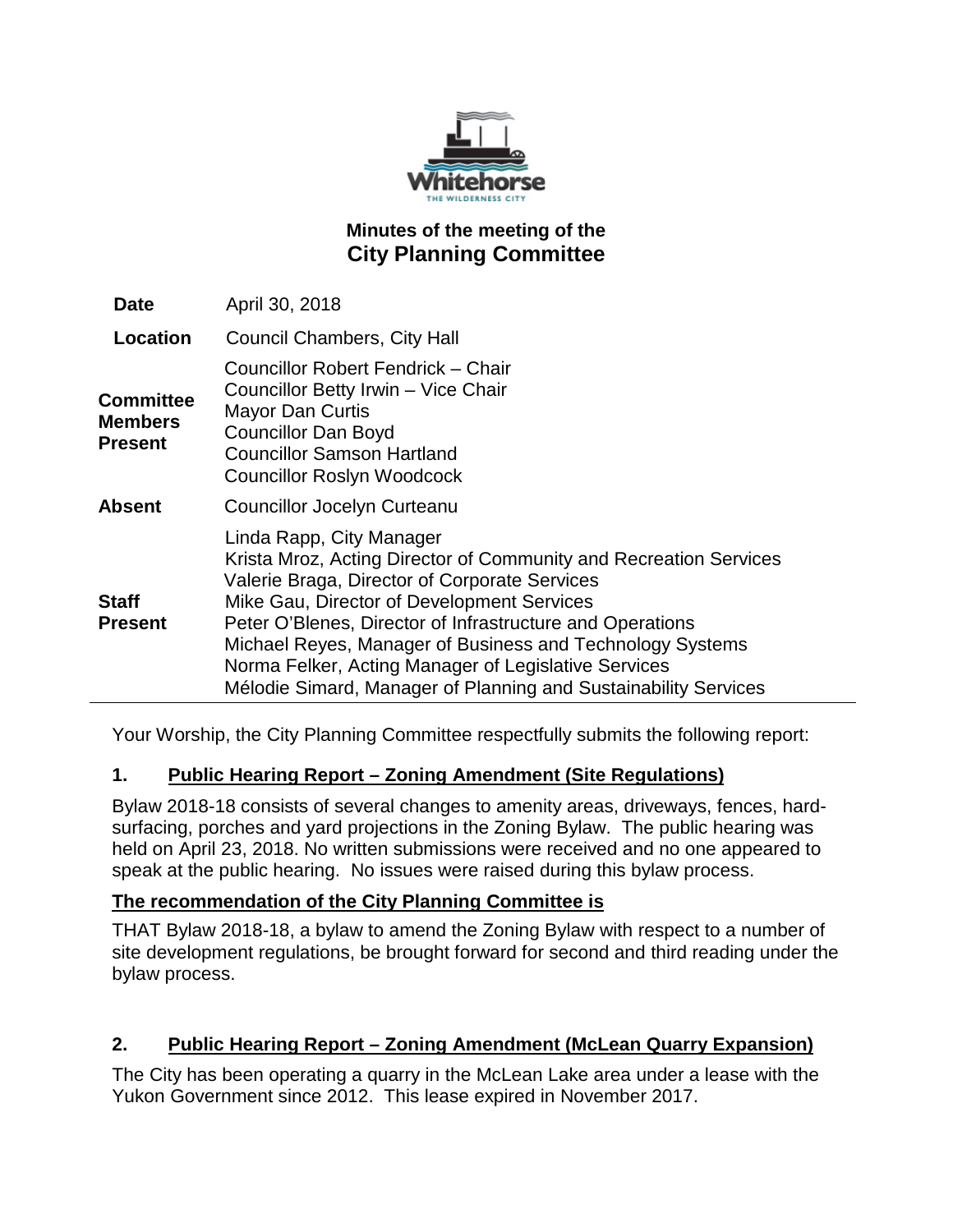As part of the lease renewal process, the City wishes to expand the quarry area, and a zoning amendment is required for this purpose. No one appeared to speak at the public hearing and no issues were raised. One written submission was received in support of the application.

## **The recommendation of the City Planning Committee is**

THAT Bylaw 2018-23, a bylaw to amend the zoning of a parcel of vacant land located adjacent to the McLean Lake Quarry Road to allow for the expansion of an existing gravel quarry, be brought forward for second and third reading under the bylaw process.

-

## **3. Development Incentive Agreement – River's Reach Phase 2**

The Development Incentives Policy is meant to encourage the development of multiple family, rental and supportive housing as well as mixed-use developments. Under this policy, developments that meet the specified criteria are eligible for a yearly monetary grant from the city, the value of which is based on the increase in the taxation rate due to the improvements on the property. A major development incentive grants a developer a ten-year incentive to a maximum of \$500,000. It is authorized through a development agreement and implemented through a grant to the property owner after taxes have been paid in full.

The property owner has been issued a permit to construct two separate buildings with 22 residential apartment units in each and a shared underground parking garage. This project meets the criteria for a major development incentive, and a development agreement has been prepared for Council's approval.

### **The recommendation of the City Planning Committee is**

THAT a Development Incentive Agreement with respect to a major development incentive for a 44 unit residential multiple family housing development at 36 and 38 Waterfront Place, known as River's Reach Phase 2, be approved.

# **4. Update on New Enforcement Procedures** – For Information Only

Administration provided an update on new procedures to enforce existing bylaws with respect to the crossing of curbs, sidewalks and boulevards and the storage of materials and equipment on City streets. A new procedure has been implemented requiring contractors to acquire a Street Occupancy Permit. This is intended to encourage contractors to take greater care during the construction process and therefore reduce damage to City infrastructure caused by vehicles and equipment.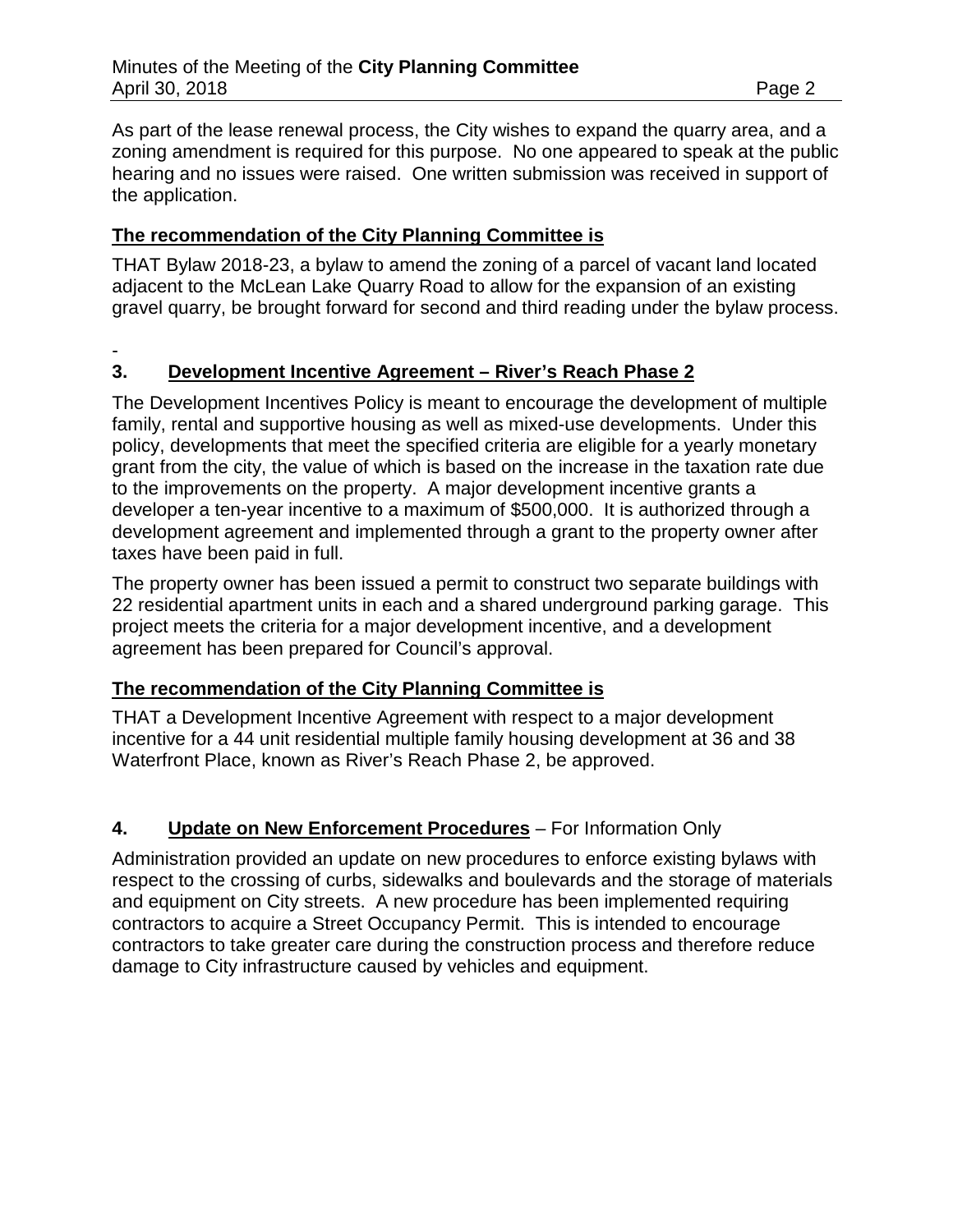

# **Minutes of the meeting of the City Operations Committee**

| <b>Date</b>                                          | April 30, 2018                                                                                                                                                                                                                                                                                                                                                                                                          |
|------------------------------------------------------|-------------------------------------------------------------------------------------------------------------------------------------------------------------------------------------------------------------------------------------------------------------------------------------------------------------------------------------------------------------------------------------------------------------------------|
| Location                                             | <b>Council Chambers, City Hall</b>                                                                                                                                                                                                                                                                                                                                                                                      |
| <b>Committee</b><br><b>Members</b><br><b>Present</b> | Councillor Dan Boyd - Chair<br>Councillor Samson Hartland - Vice Chair<br><b>Mayor Dan Curtis</b><br><b>Councillor Robert Fendrick</b><br><b>Councillor Betty Irwin</b><br><b>Councillor Roslyn Woodcock</b>                                                                                                                                                                                                            |
| <b>Absent</b>                                        | <b>Councillor Jocelyn Curteanu</b>                                                                                                                                                                                                                                                                                                                                                                                      |
| <b>Staff</b><br><b>Present</b>                       | Linda Rapp, City Manager<br>Krista Mroz, Acting Director of Community and Recreation Services<br>Valerie Braga, Director of Corporate Services<br>Mike Gau, Director of Development Services<br>Peter O'Blenes, Director of Infrastructure and Operations<br>Michael Reyes, Manager of Business and Technology Systems<br>Norma Felker, Acting Manager of Legislative Services<br>Richard Graham, Manager of Operations |

Your Worship, the City Operations Committee respectfully submits the following report:

### **1. Contract Award – Supply of a Motor Grader**

The 2018 capital budget includes funding for the purchase of a motor grader as a replacement for an aging piece of the City's fleet. Two bids were received in response to the tender issued, but one bid was found to be non-compliant and was rejected. The sole remaining bid meets tender specifications and is within budget.

### **The recommendation of the City Operations Committee is**

THAT Administration be authorized to award the contract for the supply of one motor grader to Finning Canada for a net cost to the City of \$339,495.00, plus GST.

### **2. Quarterly Priorities Reports**

Priorities reports were received from the Fire Department, Operations, and Water and Waste Services.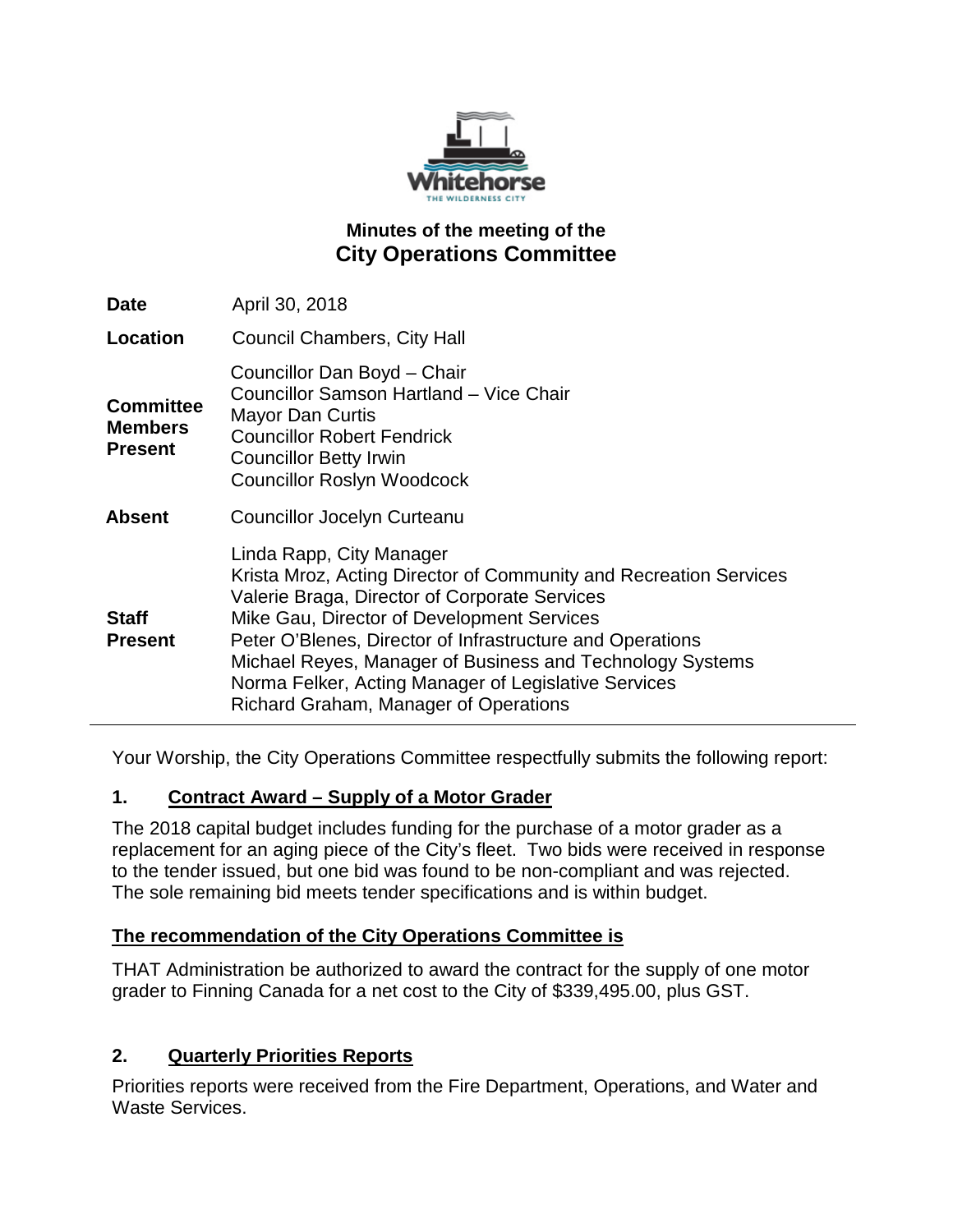## **The recommendation of the City Operations Committee is**

THAT the quarterly priorities reports from the Operations Division for February, March and April 2018 be accepted as presented, and that the strategic priorities charts be updated accordingly.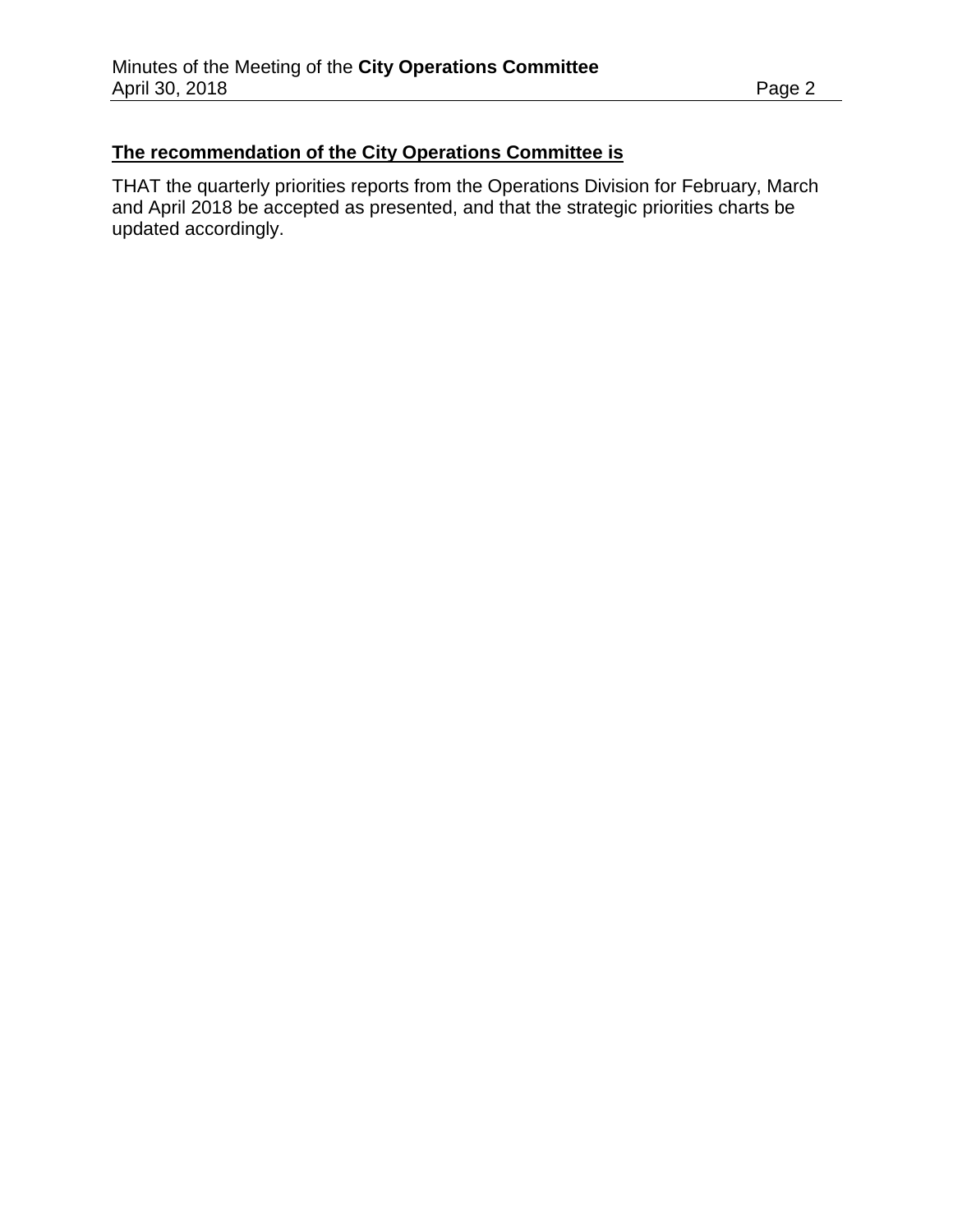

# **Minutes of the meeting of the Community Services Committee**

| Date                                                 | April 30, 2018                                                                                                                                                                                                                                                                                                                                                                 |
|------------------------------------------------------|--------------------------------------------------------------------------------------------------------------------------------------------------------------------------------------------------------------------------------------------------------------------------------------------------------------------------------------------------------------------------------|
| Location                                             | <b>Council Chambers, City Hall</b>                                                                                                                                                                                                                                                                                                                                             |
| <b>Committee</b><br><b>Members</b><br><b>Present</b> | Councillor Robert Fendrick – Chair<br>Mayor Dan Curtis<br><b>Councillor Dan Boyd</b><br><b>Councillor Samson Hartland</b><br><b>Councillor Betty Irwin</b><br><b>Councillor Roslyn Woodcock</b>                                                                                                                                                                                |
| <b>Absent</b>                                        | Councillor Jocelyn Curteanu                                                                                                                                                                                                                                                                                                                                                    |
| <b>Staff</b><br><b>Present</b>                       | Linda Rapp, City Manager<br>Krista Mroz, Acting Director of Community and Recreation Services<br>Valerie Braga, Director of Corporate Services<br>Mike Gau, Director of Development Services<br>Peter O'Blenes, Director of Infrastructure and Operations<br>Michael Reyes, Manager of Business and Technology Systems<br>Norma Felker, Acting Manager of Legislative Services |

Your Worship, the Community Services Committee respectfully submits the following report:

### **1. Downtown Residents' Association** – For Information Only

Nathan Millar and Pavlina Sudrich presented a number of recommendations that have been identified as priority projects by the Downtown Residents' Association. The Association requests that the City:

- develop a specific plan to implement safe pedestrian and bike-friendly connections between the escarpment and the waterfront,
- make the reconstruction of Old Town roads a priority;
- engage Downtown residents in discussions aimed at upgrading  $7<sup>th</sup>$  Avenue to a neighbourhood greenway
- consider additional zoning and operating restrictions for certain businesses
- prioritize the rebuilding of the playground at  $6<sup>th</sup>$  and Jeckell
- proceed with additional traffic calming measures in Old Town, and
- develop a strategy to address overnight camping within City limits.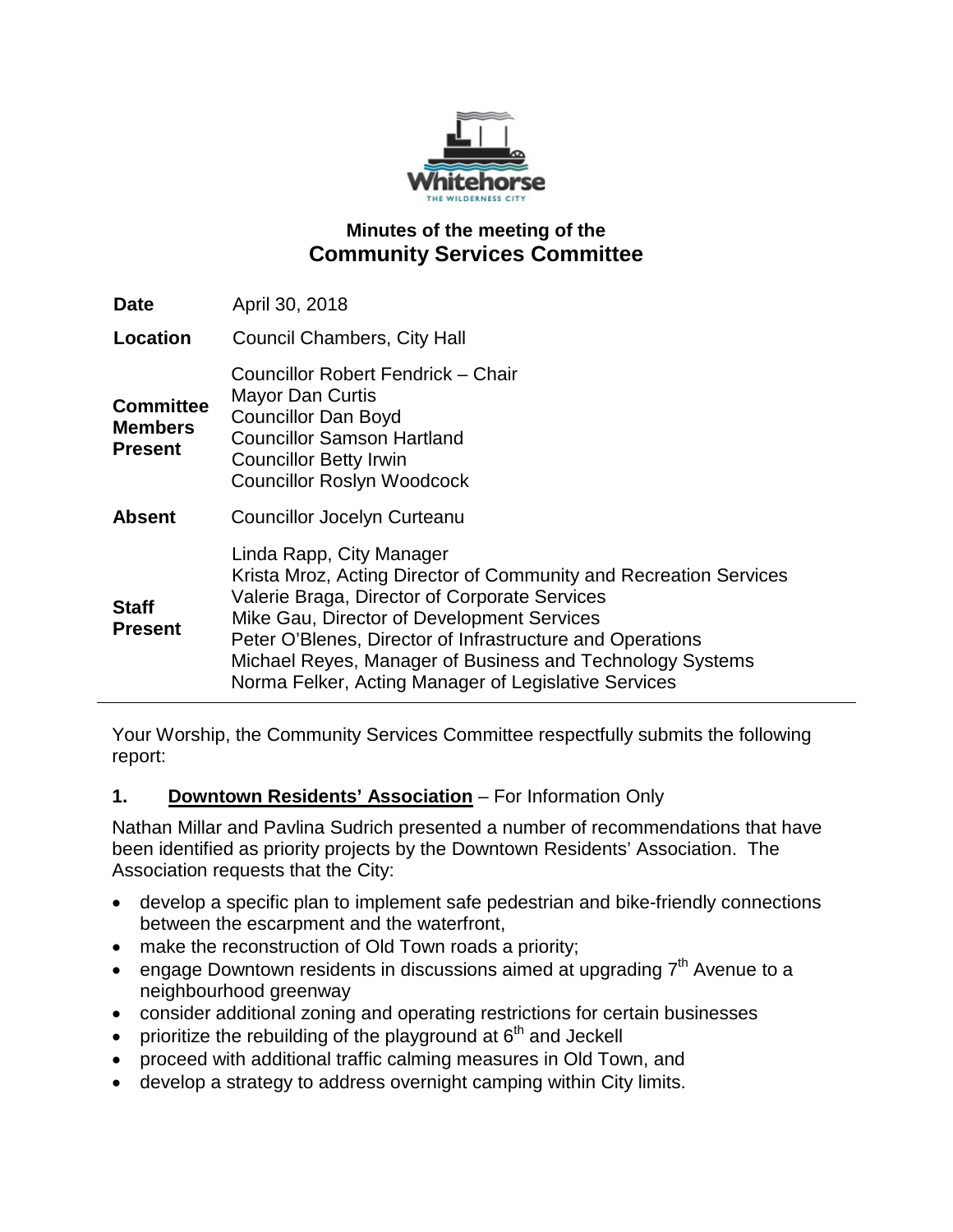### **2. Firefit Competition** – For Information Only

Myron Penner addressed the Committee to advise that the Scott Firefit Canadian Territories Regional Competition will be held in Whitehorse on May 19<sup>th</sup> and 20<sup>th</sup>. The events will take place on Main Street between Front Street and Second Avenue. Mr. Penner thanked the City for the support received in organizing the event and facilitating the road closure, and invited the Mayor to participate in the opening ceremonies.

### **3. Support for a Bid to Host the 2020 Canada 55+ Games**

Sport Yukon, in partnership with the ElderActive Recreation Association, has requested that the City provide a letter of support for a bid to host the Canada 55+ Games in Whitehorse in August of 2020.

George Arcand and Tom Parlee addressed the Committee on behalf of Sport Yukon and the ElderActive Recreation Association to advise that the Canada 55+ Games comprise 18 different events attracting approximately 2,000 participants from across Canada. The Games take place over four days and occur every two years. Hosting these games will bring great economic impact to Whitehorse and will allow local seniors an excellent opportunity to compete in a major sporting event at home.

If the bid to host the 2020 Games is successful, an in-kind donation of City facilities will be required at an approximate cost of \$50,000.00. The Canada 55+ Games are eligible for consideration under the City's Sport Tourism Subsidy Policy as they satisfy the definition of a major sporting event and are sanctioned by a national sport governing body.

### **The recommendation of the Community Services Committee is**

THAT the Mayor be authorized to provide a letter of support for the Sport Yukon/ ElderActive bid to host the 2020 Canada 55+ Games; and

THAT Administration be directed to bring forward a sport tourism subsidy as part of the City's 2020 budget development process.

### **4. Quarterly Priorities Reports**

Quarterly priorities reports were received from Bylaw Services, Parks and Community Development, Recreation and Facility Services and the Transit Services Departments.

### **The recommendation of the Community Services Committee is**

THAT the quarterly priorities reports from the Community Services Division for February, March and April 2018 be accepted as presented, and that the strategic priorities charts be updated accordingly.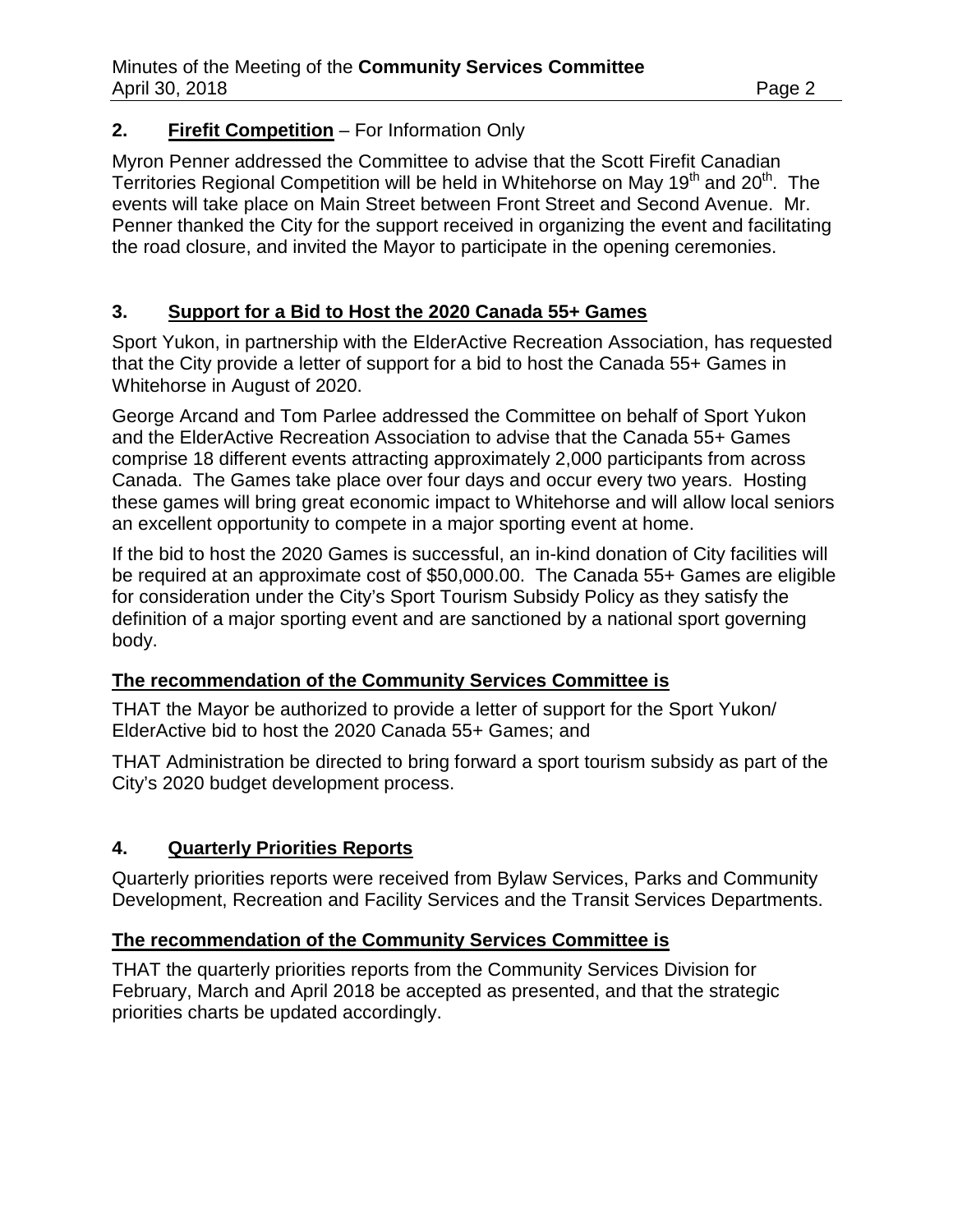

# **Minutes of the meeting of the Public Health and Safety Committee**

| <b>Date</b>                                          | April 30, 2018                                                                                                                                                                                                                                                                                                                                                                 |
|------------------------------------------------------|--------------------------------------------------------------------------------------------------------------------------------------------------------------------------------------------------------------------------------------------------------------------------------------------------------------------------------------------------------------------------------|
| Location                                             | <b>Council Chambers, City Hall</b>                                                                                                                                                                                                                                                                                                                                             |
| <b>Committee</b><br><b>Members</b><br><b>Present</b> | Councillor Roslyn Woodcock - Chair<br>Councillor Dan Boyd - Vice Chair<br><b>Mayor Dan Curtis</b><br><b>Councillor Robert Fendrick</b><br><b>Councillor Samson Hartland</b><br><b>Councillor Betty Irwin</b>                                                                                                                                                                   |
| <b>Absent</b>                                        | Councillor Jocelyn Curteanu                                                                                                                                                                                                                                                                                                                                                    |
| <b>Staff</b><br><b>Present</b>                       | Linda Rapp, City Manager<br>Krista Mroz, Acting Director of Community and Recreation Services<br>Valerie Braga, Director of Corporate Services<br>Mike Gau, Director of Development Services<br>Peter O'Blenes, Director of Infrastructure and Operations<br>Michael Reyes, Manager of Business and Technology Systems<br>Norma Felker, Acting Manager of Legislative Services |

Your Worship, there is no report from the Public Health and Safety Committee